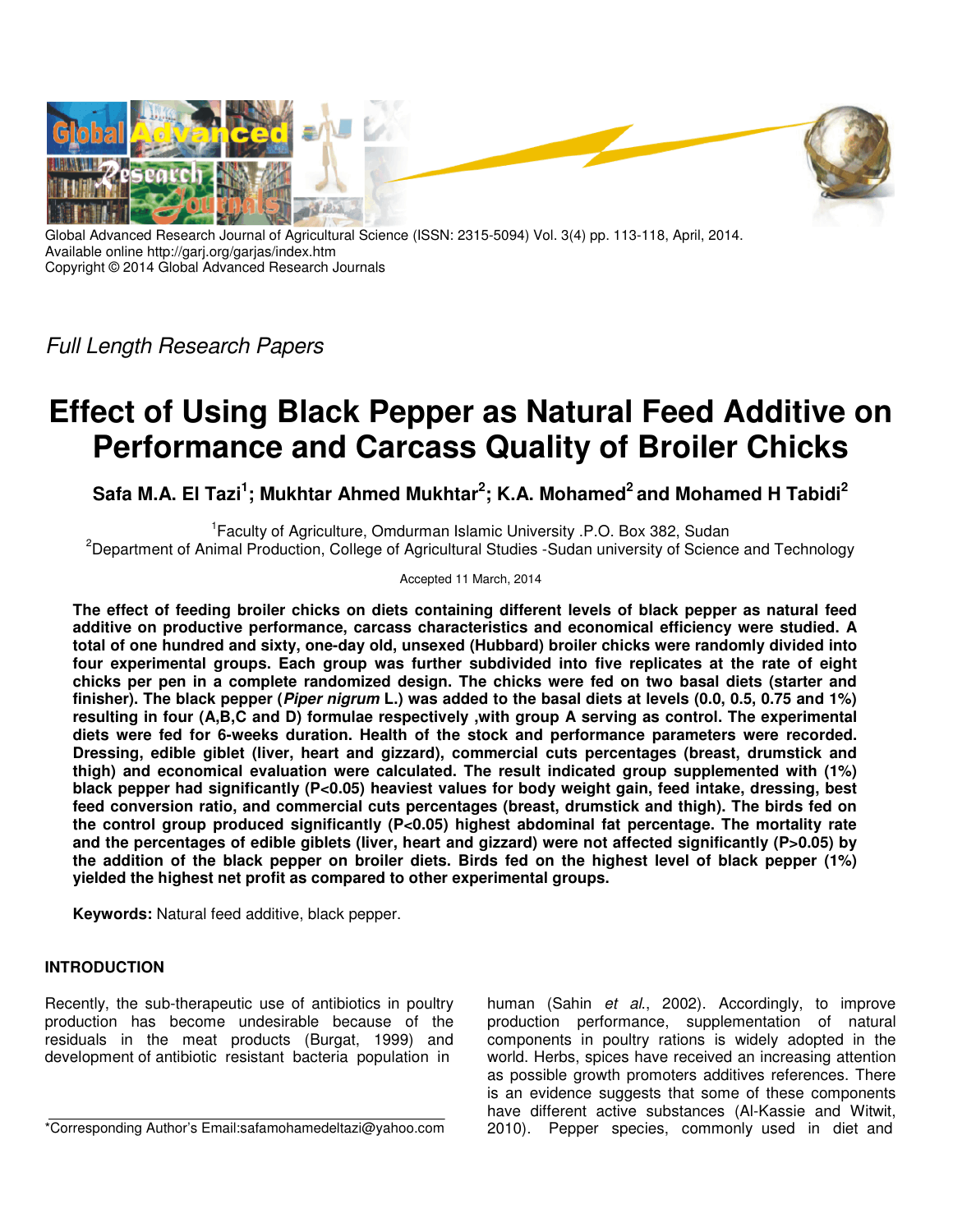traditional medicine, were assessed for their antioxidant potential.

Black pepper (Piper nigrum L.) is known as spices due to its pungent quality (Hassan, 2007). Black pepper is a flowering vine in the family Piperaceae, genus piper and species piper nigrum. Black pepper improves digestibility (Moorthy et al., 2009). Efficiency compounds of pepper consist: cupsaeesin, cupsisin and cupsantine that some of them allay rheumatic aches. Piperine is one of compound of black pepper which has antiache effect (Mahady et al., 2008). In addition the bioactive molecule, piperine, present in pepper has major pharmacological impact on the nerous and neuromuscular system, exercises it can help in digestion (Ferreira et al., 1999; Great, 2003). Black pepper was found to be rich in glutathione peroxidase and glucose-6-phosphate dehydrogenase, it has been shown that piperine can dramatically increase absorption of selenium, vitamin B complex, beta carotene and curcumin as well as other nutrients (Khalaf, 2008). Piperine enhances the thermogenesis of lipid and accelerates (Malini et al., 1999), energy metabolism in the body and also increases the serotonin and beta-endorphin production in the brain. On the other hand, black pepper can be used for stomach disturbances, bronchitis and cancer by impact germs (micobs) and cause the stomach to increase the flow of digestive juice. There is conflict evidence about its role in cancer (Turner and Jack, 2004). Many researchers that proved an increase in body weight and best feed conversion ratio when using herbal plants in broilers diets (Great, 2003; Igbal et al., 2011).

The objective of this study was intended to gain more information about the effect of use black pepper as natural feed additive on performance and carcass quality of broiler chicks.

## **MATERIALS AND METHODS**

A total of 160 one-day old unsexed (Hubbard) broiler chicks were randomly distributed into 4 groups of 40 chicks. Each group was further subdivided into 5 replicates with 8 chicks per each. The chicks of each replicate were housed in a pen (1 square meter) in an open-sided deep litter house. Black pepper (Piper nigrum) which was purchased from local market, ground to a fine powder and then added to basal diets at levels (0.0, 0.5, 0.75 and 1%) resulting in four formulae respectively to group A, B, C and D with group A serving as control group. All the experimental diets were formulated to meet the nutrient requirements of broiler chicks according to NRC (1994) which was formulated from the local feed ingredients commonly used for poultry feeding in the Sudan. The experimental diets were fed for 6-weeks duration where two phases of feeding program involved in supplying

starter (1-21 days of age) and finisher (22-42 days of age). Formulation and proximate analysis (AOAC 1990)and calculated analysis (Ellis 1981) for the experimental basal diets are shown in Tables (1).Feed and water were offered ad-libitum. The light was continuous throughout the experimental period. The performance of the experimental birds in term of feed intake, live weight gain and feed conversion ratio were recorded weekly. Health and mortality rate of the experimental stock were closely observed and recorded daily. At the end of  $6<sup>th</sup>$  week, the experimental birds were individually weighed after overnight fast (except for water) then slaughtered without stunning. They were then scalded, manually plucked, washed and allowed to drain on wooden tables. Evisceration was performed by a ventral cut and visceral as well as thoracic organs were removed. After evisceration internal organs (heart, liver and gizzard) were removed, weighed individually and expressed as percentage of slaughtered weight. Eviscerated carcasses were weighed and then chilled in a refrigerator for 24 hours at  $4^{\circ}$ C. Cold carcasses were recorded. All the slaughtered birds were used for dissection. The breast, thigh and drumstick of the left side of each carcass were dislocated, weighed and expressed as percentage of cold carcass weight. Statistical analyses were made by analysis of variance for a completely randomized design, according to Steel and Torrie (1986).

# **RESULTS**

The effect of different levels of black pepper on broiler's performance is shown in Tables (2 and 3) during the starting and finishing periods respectively. Final body weight, body weight gain, total feed intake and feed conversion ratio were improved significantly (P<0.05) as the level of black pepper was increased. The broiler diets supplemented with black pepper at (1%) recorded significantly (P<0.05) the highest body weight gain and feed intake and the best feed conversion ratio as compared to the other experimental groups in the two feeding phases programs.

The experimental treatments had no significant (P>0.05) effect on the mortality rate. Only one bird from each treatment died, which cannot be related in any way to the experimental treatments.

The effect of feeding different levels of black pepper on carcass characteristic of the broiler was shown in Table (4). All the parameters measure were improved significantly (P<0.05) as the level of black pepper was increased. Birds fed on group D with the highest level of black pepper (1%) gave significantly (P<0.05) highest hot and cold dressing percentages and highest breast,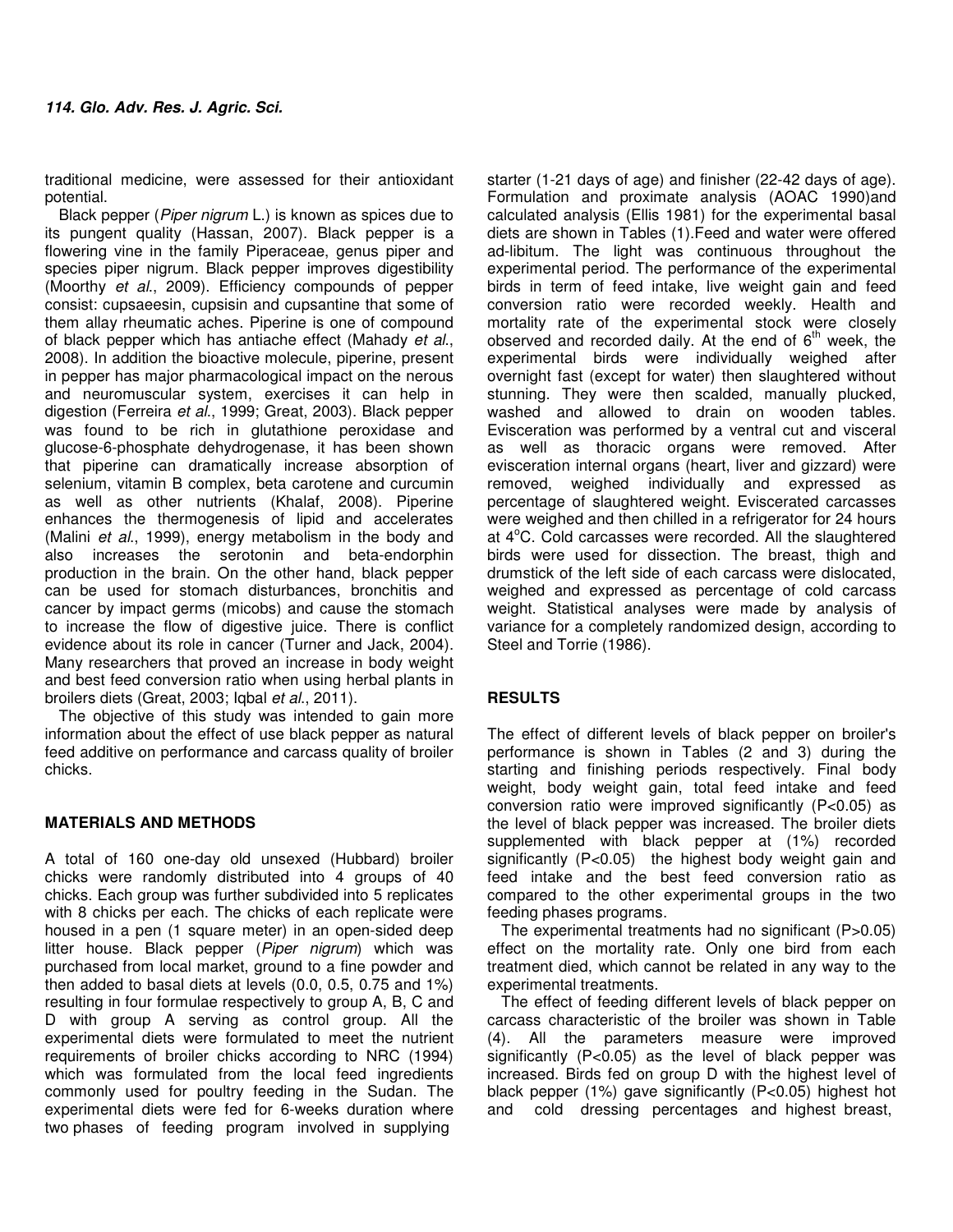| Ingredients (%)                  | Starter      | Finisher      |  |
|----------------------------------|--------------|---------------|--|
|                                  | $(0-4 eeks)$ | $(5-7$ weeks) |  |
| Formulation:                     |              |               |  |
| Grain sorghum                    | 53.0         | 65.0          |  |
| Wheat bran                       | 7.00         | 5.00          |  |
| Groundnut meal                   | 12.0         | 11.0          |  |
| Sesame meal                      | 18.0         | 9.0           |  |
| Super concentrate*               | 5.00         | 5.00          |  |
| Oyster shell                     | 2.75         | 2.75          |  |
| Common salt                      | 0.25         | 0.25          |  |
| Vegetable oil (corn)             | 2.00         | 2.00          |  |
| Total                            | 100          | 100           |  |
| <b>Determined analysis:</b>      |              |               |  |
| Dry matter                       | 97.40        | 95.00         |  |
| Crude protein                    | 23.28        | 20.00         |  |
| Ether extract                    | 5.59         | 6.72          |  |
| Crude fiber                      | 6.46         | 5.40          |  |
| Ash                              | 10.49        | 8.74          |  |
| Nitrogen free-extract            | 50.18        | 53.71         |  |
| <b>Calculated analysis (DM):</b> |              |               |  |
| ME (Kcal/kg) **                  | 2940         | 3027          |  |
| Crude fat                        | 7.91         | 6.57          |  |
| Crude protein                    | 23.12        | 20.09         |  |
| Lysine                           | 1.13         | 1.03          |  |
| Methionine                       | 0.53         | 0.44          |  |
| Cystine                          | 0.36         | 0.29          |  |
| Methionine + cystine             | 0.89         | 0.73          |  |
| Calcium                          | 1.14         | 0.97          |  |
| Available phosphorus             | 0.73         | 0.65          |  |
| Caloric-protein ratio            | 127          | 151           |  |
| ME Kcal/kg: protein %            |              |               |  |

#### **Table 1. Formulation, calculated and proximate analysis of the experimental basal diet (percent as fed)**

\*Super concentrate: crude protein 32%, ME 1900 Kcal/kg, crude fiber 3% ; calcium 8%, lysine 11 %, Methionine 2.86% , available phosphorus 5%, \*Vitamins: vit. A 2500 I.U/Kg ; D3 2500 I.U/Kg ; E 25 mg/Kg ; C 400 mg/Kg ; B2 100 mg/Kg Iron 800mg/ kg, folic acid 30 mg/Kg, choline 1000 mg/Kg, Carcass 21%. \*\*Metabolizable energy: calculated according to Ellis (1981

| Table 2. The effect of feeding different levels of black pepper on the performance of broiler chicks (1-21 day) |  |
|-----------------------------------------------------------------------------------------------------------------|--|
|-----------------------------------------------------------------------------------------------------------------|--|

| Items                         | А                   | B                    |                      | D                 | <b>SEM</b> |
|-------------------------------|---------------------|----------------------|----------------------|-------------------|------------|
|                               |                     |                      |                      |                   |            |
| Initial body weight (g/chick) | 45.13               | 45.13                | 45.50                | 45.01             |            |
| Final body weight (g/chick)   | 787.26 <sup>c</sup> | $876.12^{b}$         | 885.83 <sup>b</sup>  | $905.12^a$        | 4.60       |
| Body weight gain (g/chick)    | $742.13^{\circ}$    | 830.999 <sup>b</sup> | $840.33^{b}$         | $860.11^a$        | 4.35       |
| Total feed intake (g/chick)   | $1335.83^\circ$     | 1445.92 <sup>b</sup> | 1453.77 <sup>b</sup> | $1462.18^{a}$     | 6.23       |
| Feed conversion ratio         | 1.80 $^{\rm a}$     | $1.74^b$             | $1.73^{b}$           | 1.70 <sup>c</sup> | 0.006      |

A: Control (without black pepper) ,B: 0.50% black pepper ;C: 0.75% black pepper

D: 1.00% black pepper ,SEM: Standard error of the mean

**a, b, c=** Means on the same raw with the same superscripts are not significantly different (P>0.05).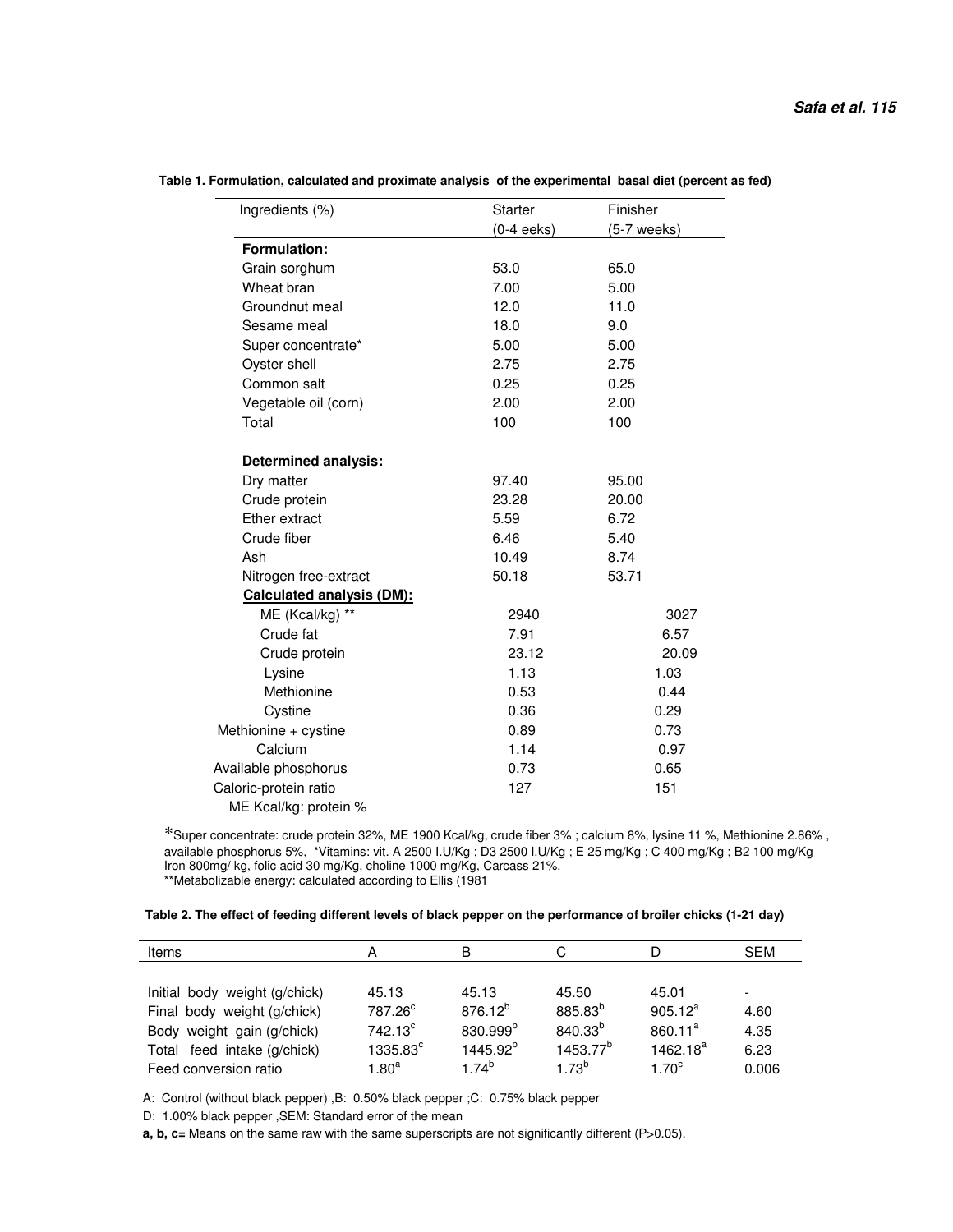

Figure 1. The effect of feeding different levels of black pepper on the performance of broiler chicks (1-21 day)

 **Table 3. The effect of feeding different levels of black pepper on the performance of broiler chicks (1-42 day)** 

| Item                        |                   |                      |                      |                      | SEM                 |
|-----------------------------|-------------------|----------------------|----------------------|----------------------|---------------------|
| Final body weight (g/chick) | $1855.18^c$       | $1990.29^{o}$        | $2025.61^{\circ}$    | $2144.02^a$          | 9.85                |
| Body weight gain (g/chick)  | $1810.05^{\circ}$ | 1945.16 <sup>b</sup> | $1980.11^{b}$        | $2099.01^a$          | 9.73                |
| Total feed intake (g/chick) | $3620.11^{\circ}$ | 3793.06 <sup>b</sup> | 3841.41 <sup>b</sup> | 4030.09 <sup>a</sup> | 9.75                |
| Feed conversion ratio       | $2.00^{\rm a}$    | l. $95^{\sf b}$      | 1.94 $^{\rm b}$      | $1.92^{\circ}$       | 0.006               |
| Mortality %                 |                   |                      |                      |                      | 0.002 <sup>NS</sup> |

A: Control (without black pepper) ,B: 0.50% black pepper ,C: 0.75% black pepper

D: 1.00% black pepper ,SEM: Standard error of the mean ,NS: Not statistically significant (P>0.05)

**a, b, c=** Means on the same raw with the same superscripts are not significantly different (P>0.05).



Figure 2. The effect of feeding different levels of black pepper on the performance of broiler chicks (1-42 day)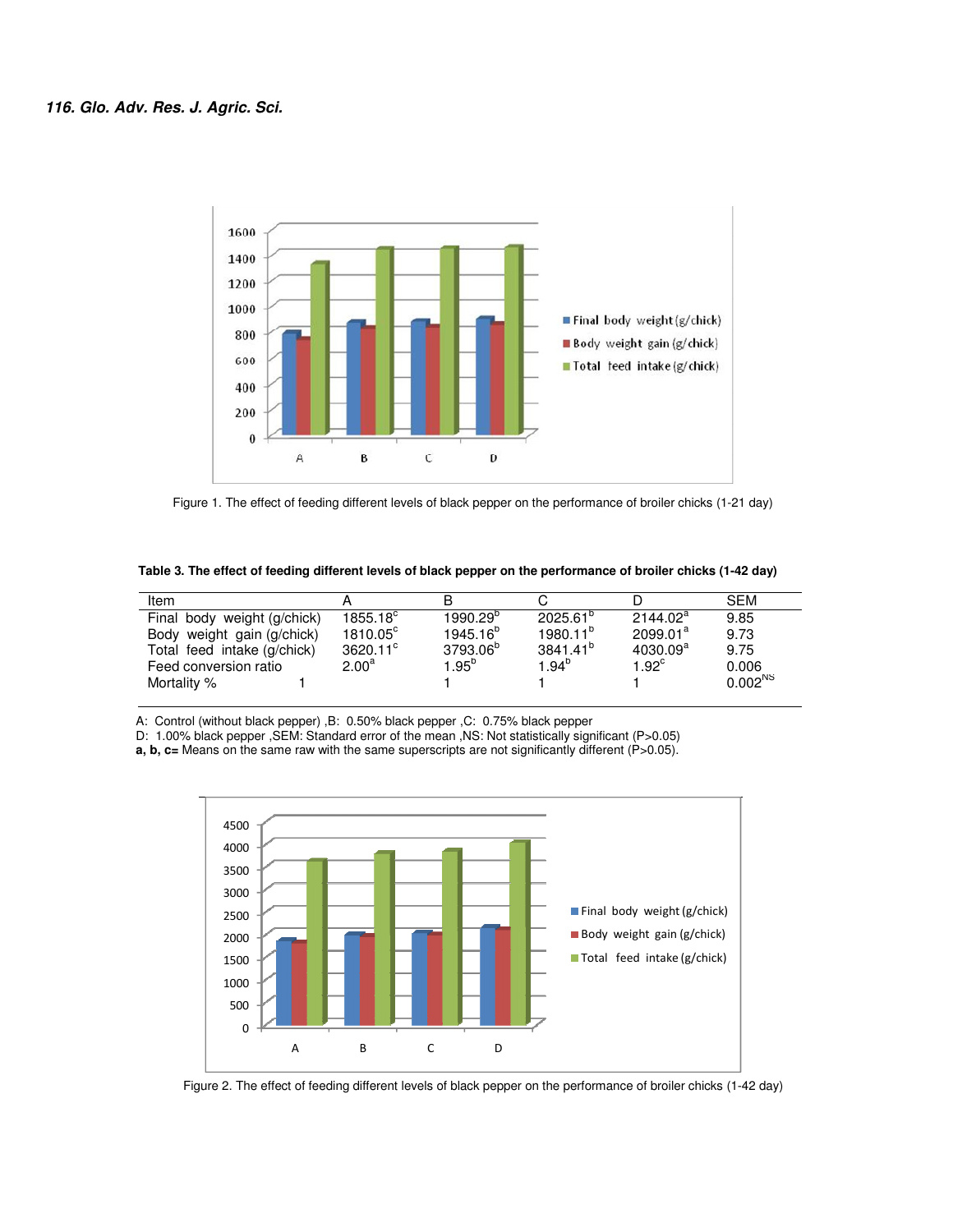| Item            | Α                  | B                    |                      |                      | <b>SEM</b>        |
|-----------------|--------------------|----------------------|----------------------|----------------------|-------------------|
| Cold dressing % | $67.05^{\circ}$    | $68.62^{b}$          | 68.71 <sup>b</sup>   | $69.80^{a}$          | 0.11              |
| FBW(g)          | $1855.18^{\circ}$  | 1990.29 <sup>b</sup> | 2025.61 <sup>b</sup> | 2144.02 <sup>a</sup> | 9.82              |
| Breast*         | 24.01 <sup>c</sup> | $25.80^{b}$          | $25.90^{b}$          | $26.50^a$            | 1.37              |
| Drumstick*      | 14.20 <sup>c</sup> | $15.70^{b}$          | $15.80^{b}$          | $16.10^{a}$          | 0.23              |
| Thigh*          | $15.20^\circ$      | $16.50^{6}$          | $16.60^{b}$          | $17.90^a$            | 0.03              |
| Abdominal fat*  | $2.23^{a}$         | $1.94^b$             | $1.92^b$             | $1.90^{b}$           | 0.015             |
| Liver*          | 2.11               | 2.02                 | 2.09                 | 2.06                 | $0.02^{NS}$       |
| Heart*          | 0.56               | 0.57                 | 0.56                 | 0.55                 | $0.013^{NS}$      |
| Gizzard*        | 2.55               | 2.66                 | 2.67                 | 2.69                 | 0.01 <sup>S</sup> |

 **Table 4. Means-values for the dressing carcass percentages and commercial cuts of broiler carcasses**.

\* as % of cold carcass , \*as % of final body weight (FBW) **,**A: Control (without black pepper) ,B: 0.50% black pepper ,C: 0.75% black pepper, D: 1.00% black pepper ,NS: Means not significant (P>0.05), SEM: Standard error of the means

**a, b, c=** Means within each treatment row with different superscripts are significantly different (P<0.05).

drumstick and thigh percentages while those fed the control (A) diet gave the lowest of these values.

There was no significant difference (P>0.05) in the percentages of edible giblets (liver, heart and gizzard) except the abdominal fat percentage.

Birds fed on black pepper produce significantly (P<0.05) the lowest abdominal fat percentage while those fed the control diet produced the highest abdominal fat percentage.

The results obtained from the economic study indicated that, treatment (D) has obtained the highest profitability ratio (1.47) , followed by C,B although control group recorded the lowest profitability ratio .

## **DISCUSSION**

Results obtained for the productive performance of broiler during the starting and finishing periods were showed that treatments effect on body weight gain, total feed intake and feed conversion ratio was significant (P<0.05) during both starting and finishing periods, birds fed on the highest level of black pepper (1%) revealed significantly (P<0.05) the heaviest body weight gain and highest feed consumption and the best feed conversion ratio as compared to control group. It might be due to that, black pepper increases digestion through arousing digestive liquids of stomach and eradication infectious bacteria , These results were in line with the findings of Hossein (2011) or might be due to that black pepper affects the absorption power, decrease material transit velocity and increase digestive enzymes acts and increased chicks dietary and weight gain. In addition to, Al-Kassie et al. (2011) mentioned that, according to the level of black pepper used that reflect the high activity of Piperazine citrate included in the broiler's diet which may have affected the flow of digestive juices across the stomach. Similar results have been obtained by Al-Kassie et al. (2012) who reported that the highly

significant (P<0.05) increase in body weight and feed consumption with the better feed conversion ratio in comparison to the control group might be due to digestibility characteristics of black pepper included in the diet or it might be to the active compound (capisicine) riched vitamin C that improves feed consumption that reflected on body weight improvement. This result is agreement with the findings of Al-Kassie et al. (2011) who found that, the inclusion of black pepper at the levels of 0.5, 0.75 and 1% in the broiler diet improved body weight gain, feed intake and feed conversion ratio.

The best feed conversion ratio that obtained by the birds fed on the highest level of black pepper (1%) may explains the growth improvement of this group as the result of increase in feed intake and superiored body weight gain as compared to other experimental groups.

In addition to, this result can be explained by the finding of Herati and Marjuk (2011) who reported that, the pungent compound of piper nigrum especially piperine increases the production of saliva and gastric secretion. Furthermore, the ingestion of peppercorn increases the production and activation of salivary amylase. The digestive enzymes production by the ingestion of piper nigrum probably stimulates liver to secrete bile, which further digests food substances (Sarica, 1995; Yoshikawa, 1994).

Results of feeding different levels of black pepper affected significantly (P<0.05) on hot, cold dressing percentages and percentages of commercial cuts (breast, thigh and drumstick) of broilers, however, birds fed on the highest level of black pepper (1%) produced significantly (P<0.05) the highest hot and cold percentages while the control group produced the lowest percentages. Similar results have obtained by Al-Kassie et al. (2012) who reported that, the inclusion of mixture of hot red pepper and black pepper at levels 0.75 and 1% in the diets improved significantly (P<0.05) the dressing percentage of broilers. This result agreed with Ghaedi et al. (2013) who